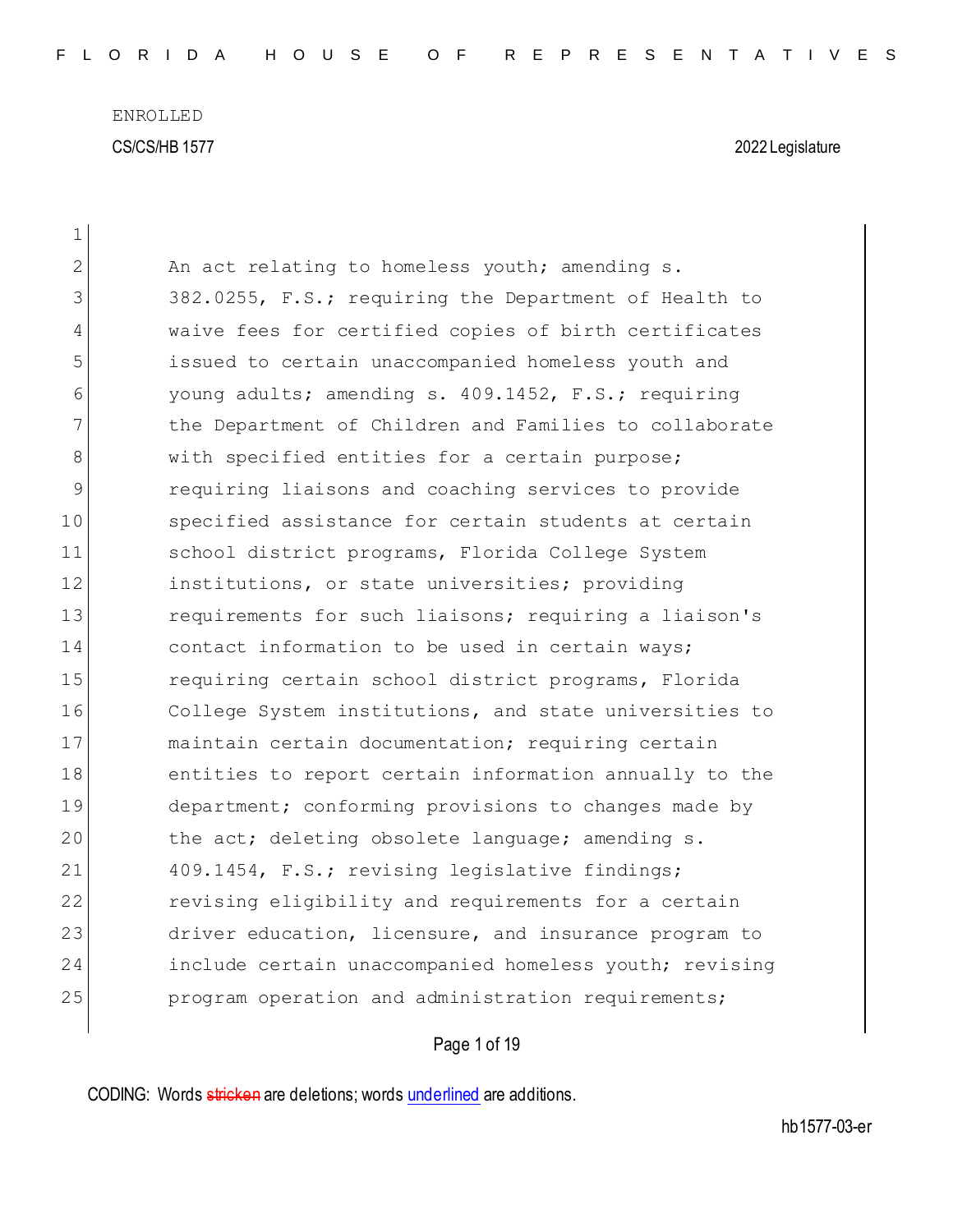| 26 | amending s. 743.067, F.S.; revising the definition of  |
|----|--------------------------------------------------------|
| 27 | the term "unaccompanied homeless youth"; specifying    |
| 28 | certification criteria for unaccompanied homeless      |
| 29 | youth; authorizing certain unaccompanied homeless      |
| 30 | youth to use a specified form to receive birth         |
| 31 | certificates; authorizing health care providers to     |
| 32 | accept such form for certain purposes; authorizing     |
| 33 | certain unaccompanied homeless youth to consent to     |
| 34 | specified medical and other care; amending s. 1001.42, |
| 35 | F.S.; requiring district school boards to provide      |
| 36 | cards that contain specified information to certain    |
| 37 | unaccompanied homeless youth; specifying requirements  |
| 38 | for the card; amending s. 1003.01, F.S.; revising the  |
| 39 | definition of the term "children and youths who are    |
| 40 | experiencing homelessness"; defining the term          |
| 41 | "certified unaccompanied homeless youth"; amending s.  |
| 42 | 1009.25, F.S.; revising the standards certain students |
| 43 | must meet to be eligible for certain fee exemptions;   |
| 44 | providing for the adequacy of certain documentation;   |
| 45 | providing a presumption; providing a way to overcome   |
| 46 | such presumption; requiring the Office of Program      |
| 47 | Policy Analysis and Government Accountability to       |
| 48 | conduct a specified study; specifying the scope of the |
| 49 | study; requiring the study to include specified        |
| 50 | recommendations; requiring the office to consult with  |
|    |                                                        |

# Page 2 of 19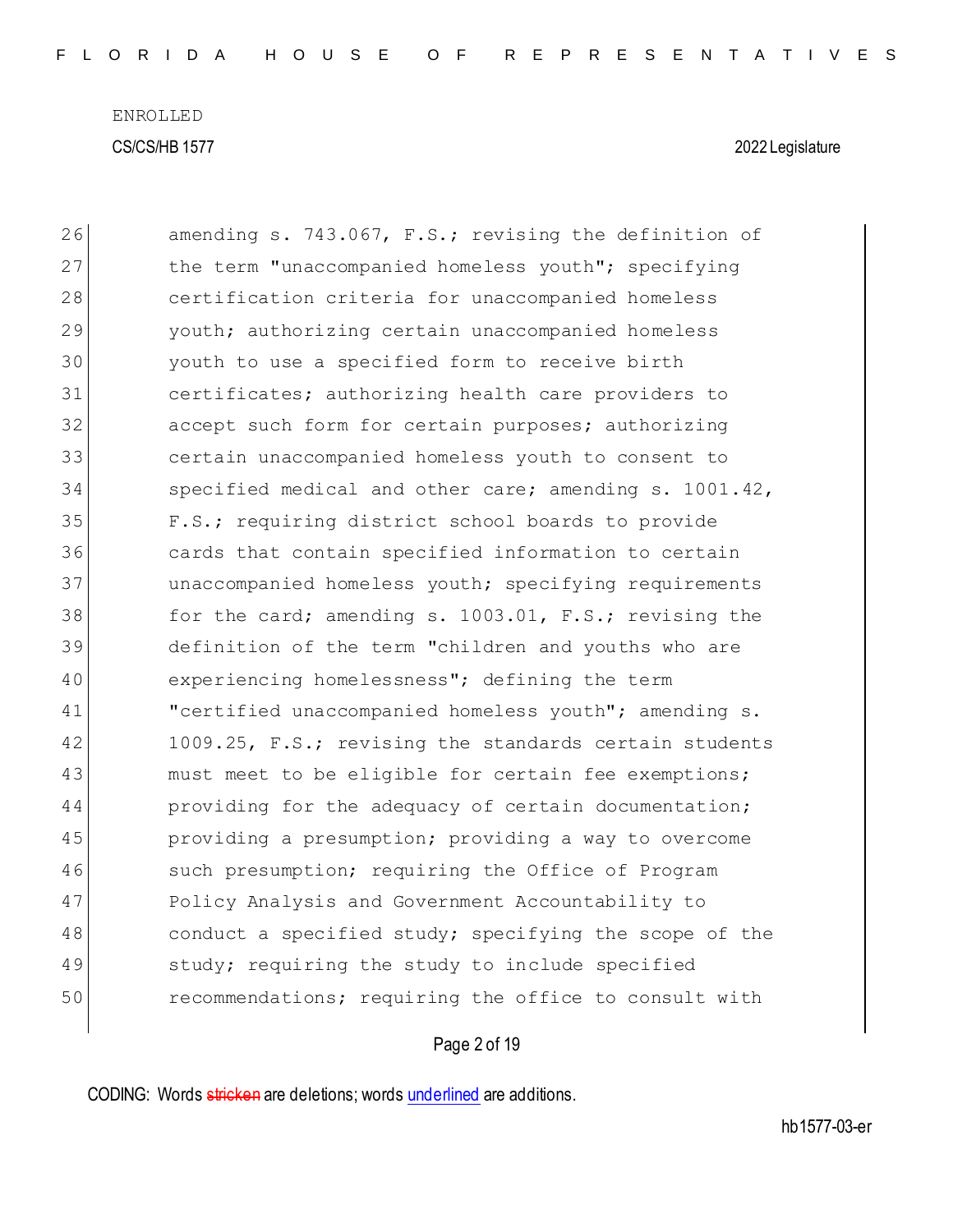51 specified entities; requiring the office to submit a 52 **report on the study to the Legislature by a specified** 53 date; providing an effective date. 54 55 Be It Enacted by the Leqislature of the State of Florida: 56 57 Section 1. Subsection (3) of section 382.0255, Florida 58 Statutes, is amended to read: 59 382.0255 Fees.— 60 (3) Fees must  $shall$  be established by rule. However, until 61 rules are adopted, the fees assessed pursuant to this section 62 must  $\frac{1}{2}$  be the minimum fees cited. The fees established by 63 rule must be sufficient to meet the cost of providing the 64 service. All fees must  $shall$  be paid by the person requesting 65 the record, are due and payable at the time services are 66 requested, and are nonrefundable, except that, when a search is 67 conducted and no vital record is found, any fees paid for 68 additional certified copies shall be refunded. The department 69 may waive all or part of the fees required under this section 70 for any government entity. The department shall waive all fees 71 required under this section for a certified copy of a birth 72 certificate issued for an unaccompanied homeless youth certified 73 under s. 743.067; for a young adult who is, or was at the time 74 he or she reached 18 years of age, in the custody of the 75 Department of Children and Families; for purposes of an inmate

### Page 3 of 19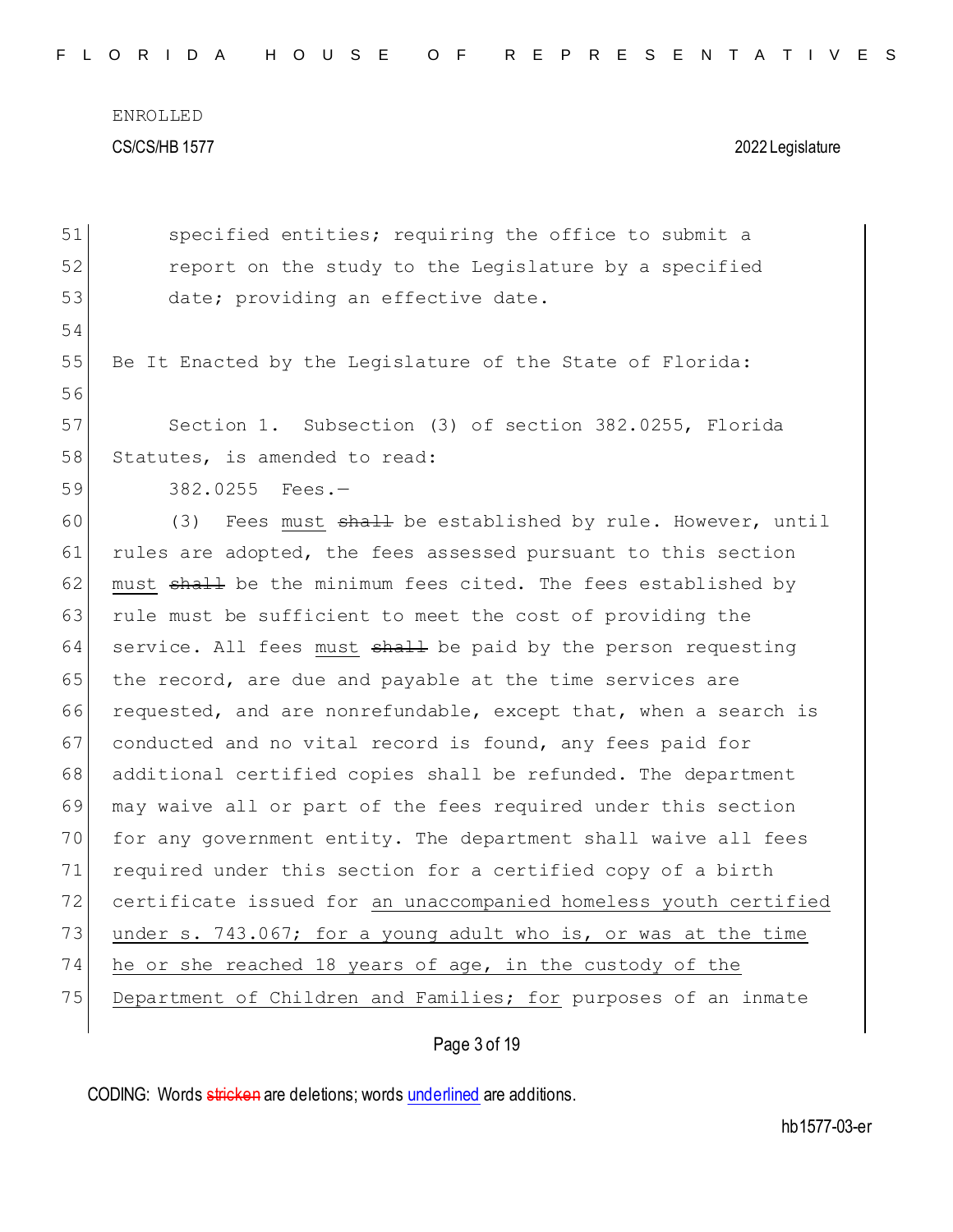76 acquiring a state identification card before release pursuant to 77 s. 944.605(7); and for a juvenile offender who is in the custody 78 or under the supervision of the Department of Juvenile Justice 79 and receiving services under s. 985.461. 80 Section 2. Section 409.1452, Florida Statutes, is amended 81 to read: 82 409.1452 Collaboration with State University System Board 83 of Governors, Florida College System, and Department of 84 Education to assist children and young adults who have been or 85 are in foster care or are experiencing homelessness; 86 documentation regarding eligibility for tuition and fee 87 exemptions.—The department shall collaborate with the State 88 University System, the Florida College System, and the 89 Department of Education to address the need for a comprehensive 90 support structure in the academic arena to assist children and 91 young adults who have been or remain in the foster care system 92 in making the transition from a structured care system into an 93 independent living setting. 94 (1)(a) Each school district program, Florida College 95 System institution, or state university at which a student is 96 exempt from the payment of tuition and fees under s. 1009.25 97 must have, at a minimum, a knowledgeable, accessible, and 98 responsive employee who acts as a liaison and provides 99 assistance to those students who are exempt from the payment of 100 tuition and fees to assist in resolving any problems related to

Page 4 of 19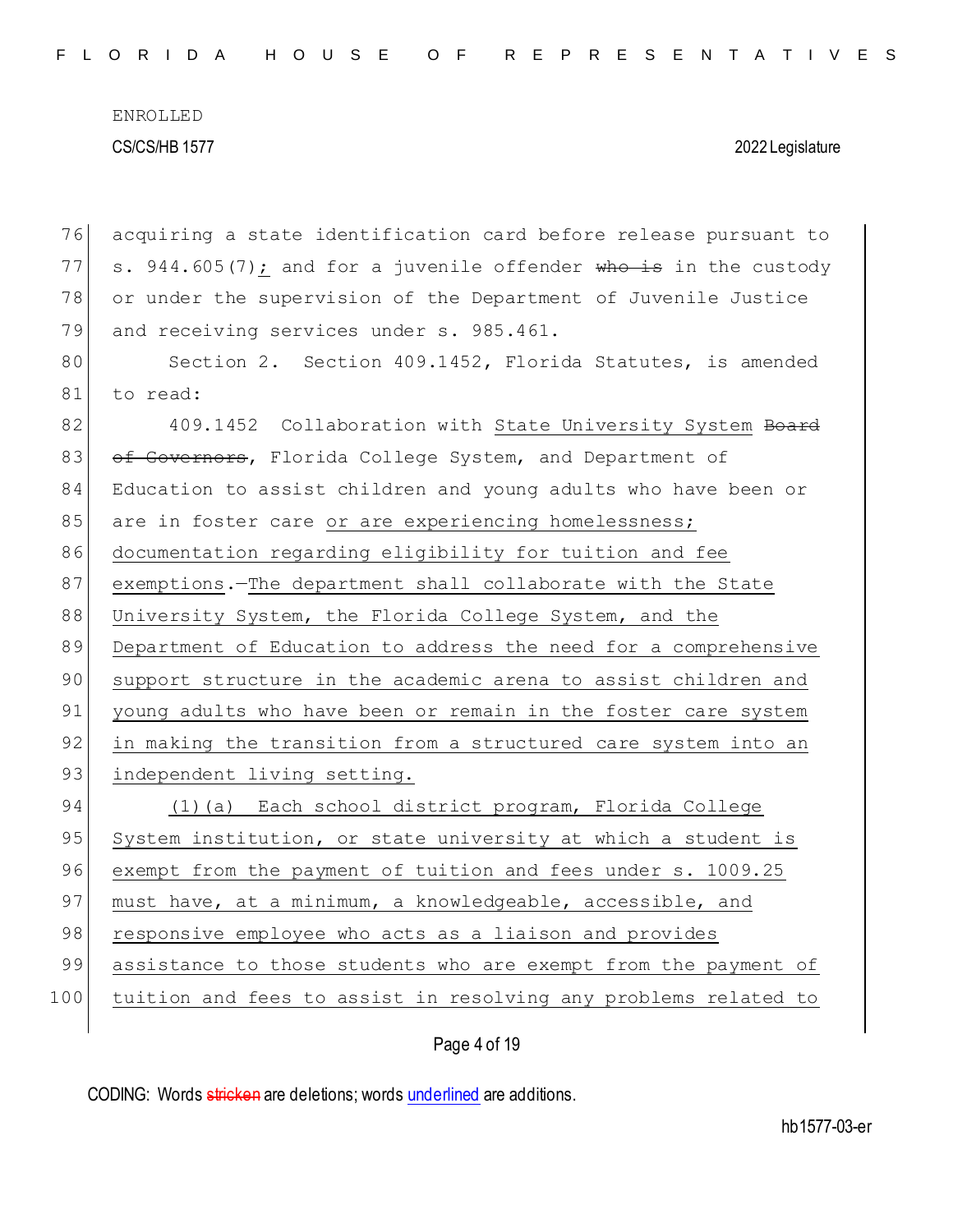|  |  |  |  |  |  |  |  |  | FLORIDA HOUSE OF REPRESENTATIVES |  |  |  |  |  |  |  |  |  |  |  |  |  |  |  |
|--|--|--|--|--|--|--|--|--|----------------------------------|--|--|--|--|--|--|--|--|--|--|--|--|--|--|--|
|--|--|--|--|--|--|--|--|--|----------------------------------|--|--|--|--|--|--|--|--|--|--|--|--|--|--|--|

| 101 | such exemption. The liaisons shall provide such students with    |
|-----|------------------------------------------------------------------|
| 102 | on-campus support and must be employees of the program,          |
| 103 | institution, or university. The name and contact information of  |
| 104 | the liaison must be:                                             |
| 105 | 1. Provided to each student who is exempt from the payment       |
| 106 | of tuition and fees and who is attending that program,           |
| 107 | institution, or university.                                      |
| 108 | 2. Published on the website of the program, institution,         |
| 109 | or university.                                                   |
| 110 | 3. Provided to the department and each community-based           |
| 111 | care lead agency.                                                |
| 112 | Each school district program, Florida College System<br>(b)      |
| 113 | institution, and state university must maintain the original     |
| 114 | documentation submitted by the student regarding his or her      |
| 115 | eligibility for the tuition and fee exemption under s. 1009.25   |
| 116 | and may not make additional requests for such documentation.     |
| 117 | (2) A school district program, Florida College System            |
| 118 | institution, or state university may also provide campus         |
| 119 | coaching services and other support to a student who is exempt   |
| 120 | from the payment of tuition and fees under s. 1009.25 to promote |
| 121 | his or her successful completion of postsecondary education and  |
| 122 | transition to independent living. Effective July 1, 2013, the    |
| 123 | Department of Children and Families shall work in collaboration  |
| 124 | with the Board of Governors, the Florida College System, and the |
| 125 | Department of Education to help address the need for a           |
|     |                                                                  |

Page 5 of 19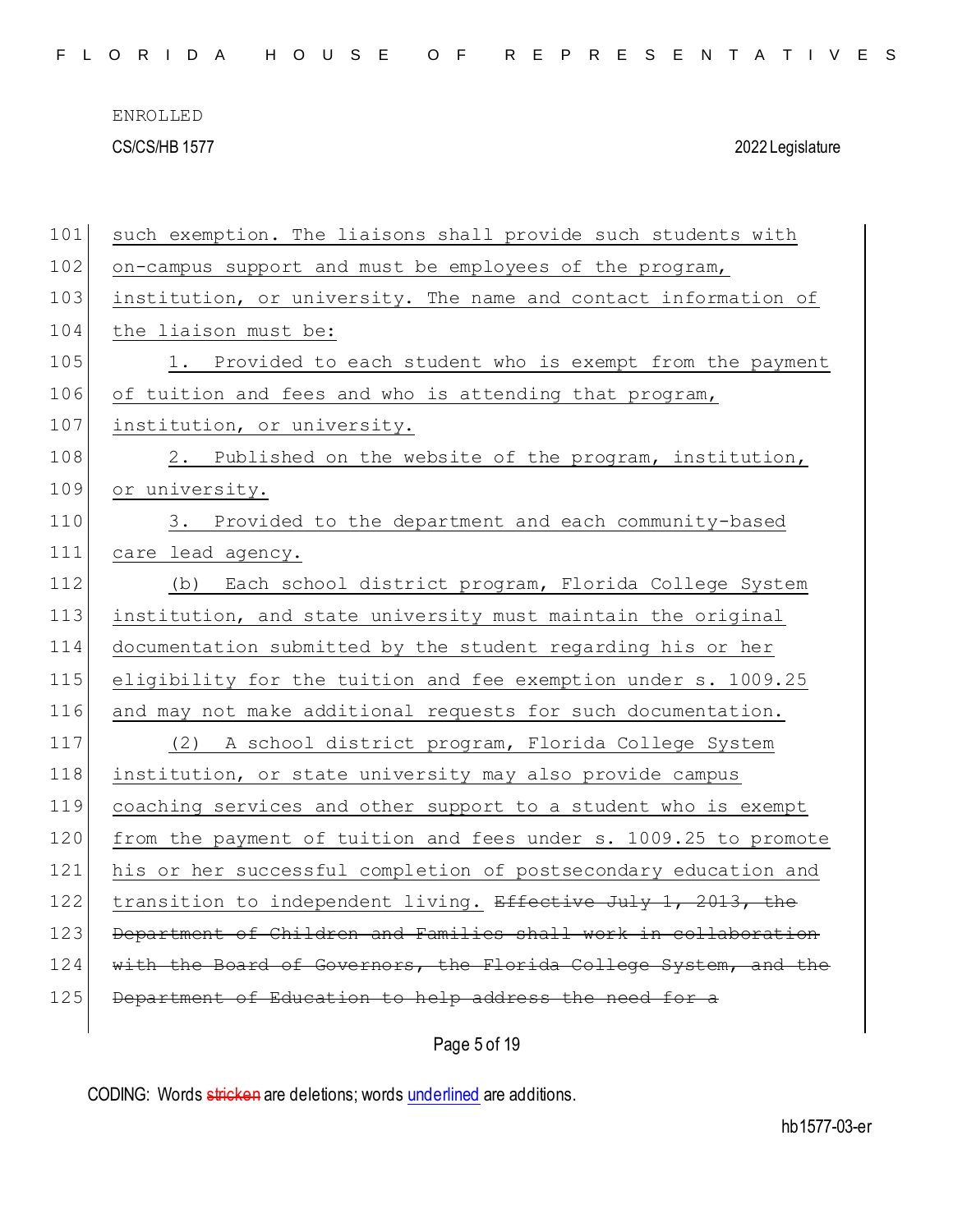126 comprehensive support structure in the academic arena to assist 127 children and young adults who have been or continue to remain 128 the foster care system in making the transition from a 129 structured care system into an independent living setting. The 130 State University System of Florida and the Florida College 131 System shall provide postsecondary educational campus coaching 132 positions that will be integrated into Florida College System 133 institutions' and university institutions' general support 134 services structure to provide current and former foster care 135 children and young adults with dedicated, on-campus support. The 136 Department of Children and Families has the sole discretion to 137 determine which state college or university will offer a campus 138 coaching position, based on departmental demographic data 139 indicating greatest need. These campus coaching positions shall 140 be employees of the selected educational institutions, focused 141 on supporting children and young adults who have been or 142 continue to remain in the foster care system. 143 (3) The Chancellors of the Division of Career and Adult 144 Education, the Florida College System, and the State University

145 System Board of Governors shall report annually to the 146 department of Children and Families specific data, subject to 147 privacy laws, about the students children and young adults 148 served by the campus liaisons coaches, including academic 149 progress, retention rates for students enrolled in the program, 150 financial aid requested and received, and information required

Page 6 of 19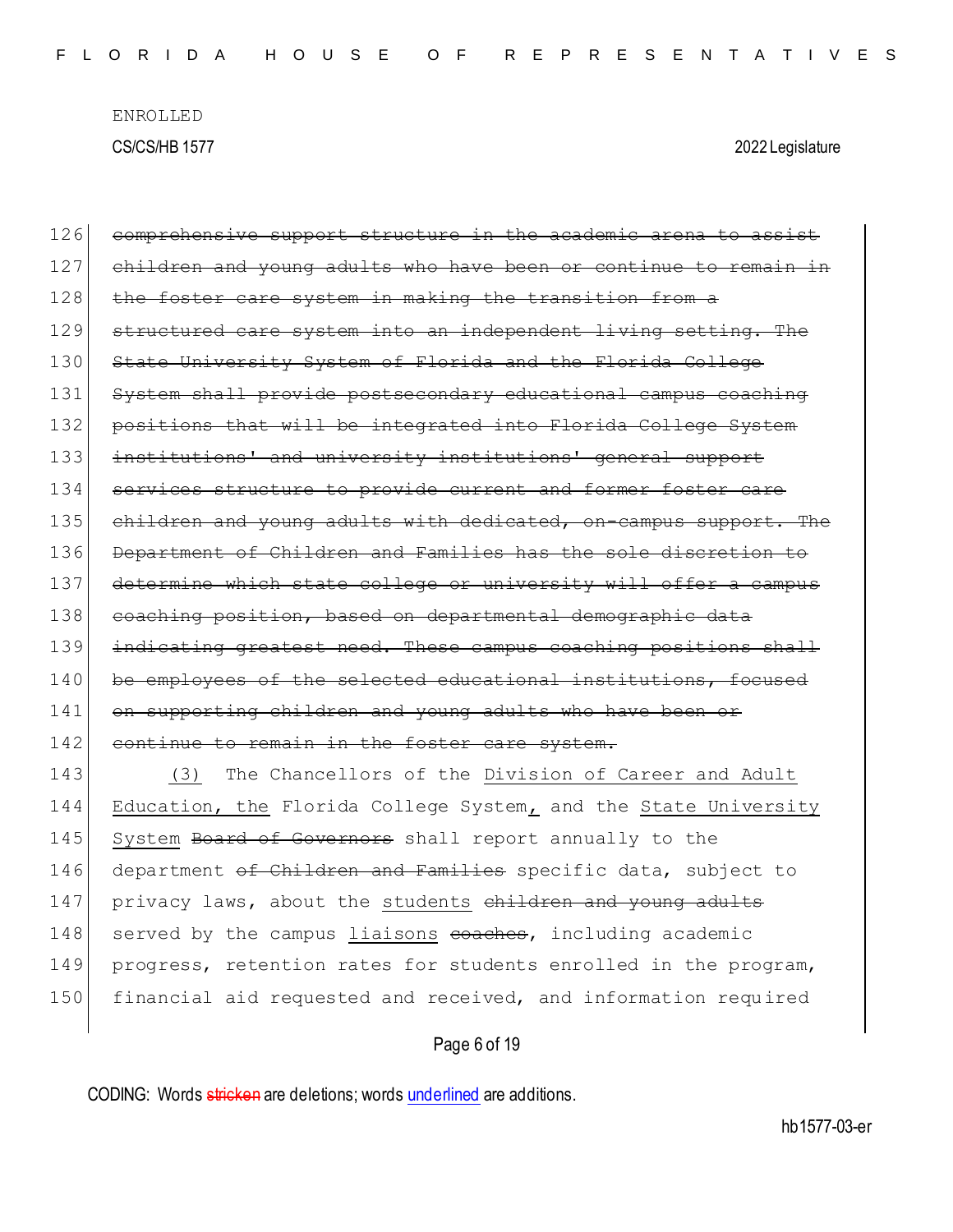| 152 | Section 3. Section 409.1454, Florida Statutes, is amended       |
|-----|-----------------------------------------------------------------|
| 153 | to read:                                                        |
| 154 | 409.1454 Motor vehicle insurance and driver licenses for        |
| 155 | children in care and certified unaccompanied homeless youth.-   |
| 156 | The Legislature finds that the costs of driver<br>(1)           |
| 157 | education, licensure and costs incidental to licensure, and     |
| 158 | motor vehicle insurance for a child in out-of-home care or      |
| 159 | certain unaccompanied homeless youth certified under s. 743.067 |
| 160 | after such child obtains a driver license create an additional  |
| 161 | barrier to engaging in normal age-appropriate activities and    |
| 162 | gaining independence and may limit opportunities for obtaining  |
| 163 | employment and completing educational goals. The Legislature    |
| 164 | also finds that the completion of an approved driver education  |
| 165 | course is necessary to develop safe driving skills.             |
| 166 | To the extent that funding is available, the<br>(2)             |
| 167 | department shall establish a program to pay the cost of driver  |
| 168 | education, licensure and other costs incidental to licensure,   |
| 169 | and motor vehicle insurance for a child who has completed a     |
| 170 | driver education program and who is: children                   |
| 171 | In out-of-home care; or<br>(a)                                  |
| 172 | Certified under s. 743.067 as an unaccompanied<br>(b)           |
| 173 | homeless youth and who is a citizen of the United States or     |
| 174 | legal resident of this state who have successfully completed a  |
| 175 | driver education program.                                       |
|     |                                                                 |

Page 7 of 19

CODING: Words stricken are deletions; words underlined are additions.

151 by the National Youth in Transition Database.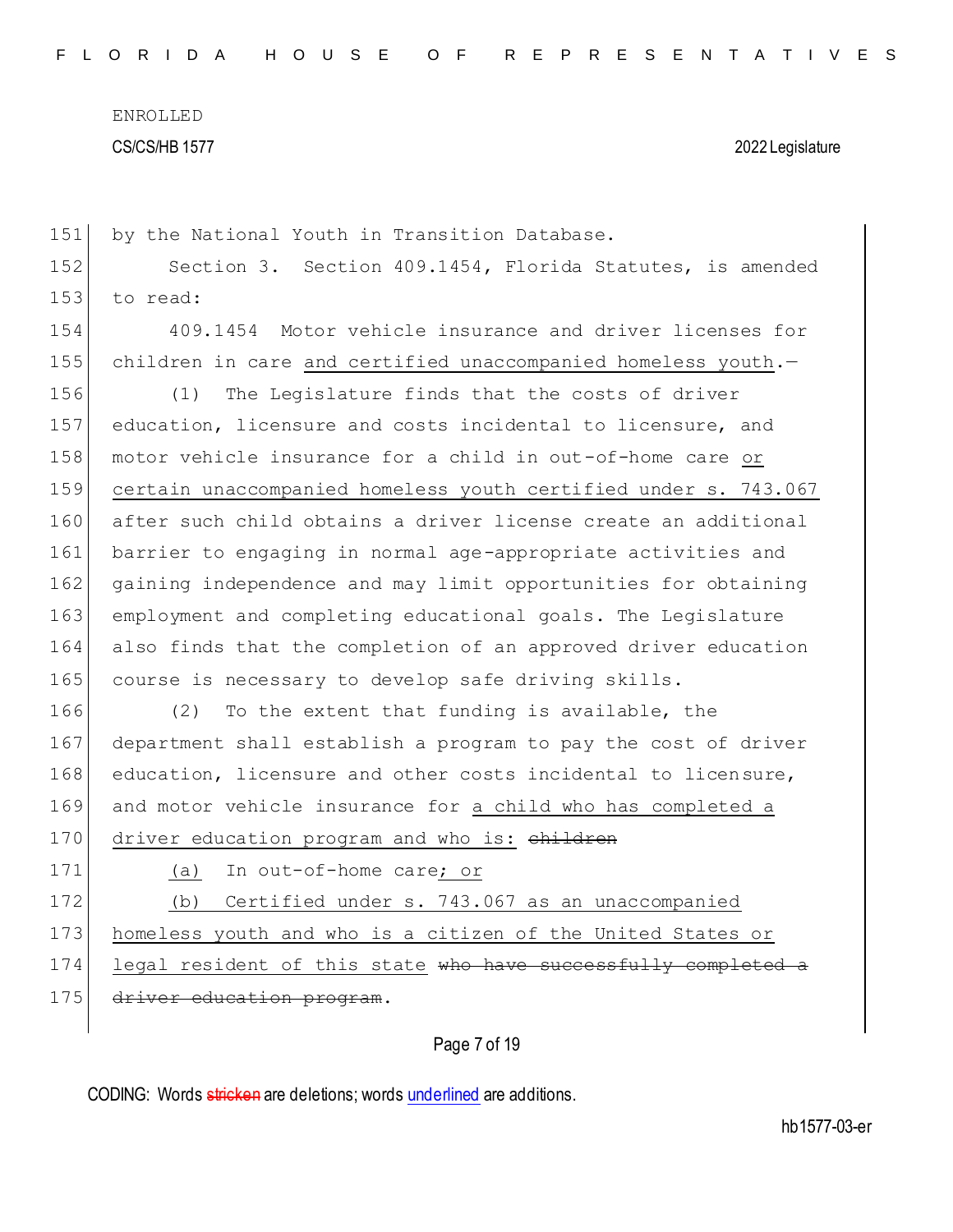| 176 | If a caregiver, or an individual or not-for-profit<br>(3)        |
|-----|------------------------------------------------------------------|
| 177 | entity approved by the caregiver, adds a child to his or her     |
| 178 | existing insurance policy, the amount paid to the caregiver or   |
| 179 | approved purchaser may not exceed the increase in cost           |
| 180 | attributable to the addition of the child to the policy.         |
| 181 | Payment must shall be made to eligible recipients in<br>(4)      |
| 182 | the order of eligibility until available funds are exhausted. If |
| 183 | a child determined to be eligible reaches permanency status or   |
| 184 | turns 18 years of age, the program may pay for that child to     |
| 185 | complete a driver education program and obtain a driver license  |
| 186 | for up to 6 months after the date the child reaches permanency   |
| 187 | status or 6 months after the date the child turns 18 years of    |
| 188 | age. A child may be eligible to have the costs of and incidental |
| 189 | to licensure paid if he or she demonstrates that such costs are  |
| 190 | creating barriers to obtaining employment or completing          |
| 191 | educational goals, if the child meets any of the following       |
| 192 | criteria:                                                        |
| 193 | Is continuing in care under s. $39.6251$ ;, or who<br>(a)        |
| 194 | Was in licensed care when the child reached 18 years<br>(b)      |
| 195 | of age and is currently receiving postsecondary education        |
| 196 | services and support under s. 409.1451(2); or                    |
| 197 | Is an unaccompanied homeless youth certified under s.<br>(C)     |
| 198 | 743.067 who is a citizen of the United States or legal resident  |
| 199 | of this state and is:                                            |
| 200 | Completing secondary education;<br>1.                            |
|     | Page 8 of 19                                                     |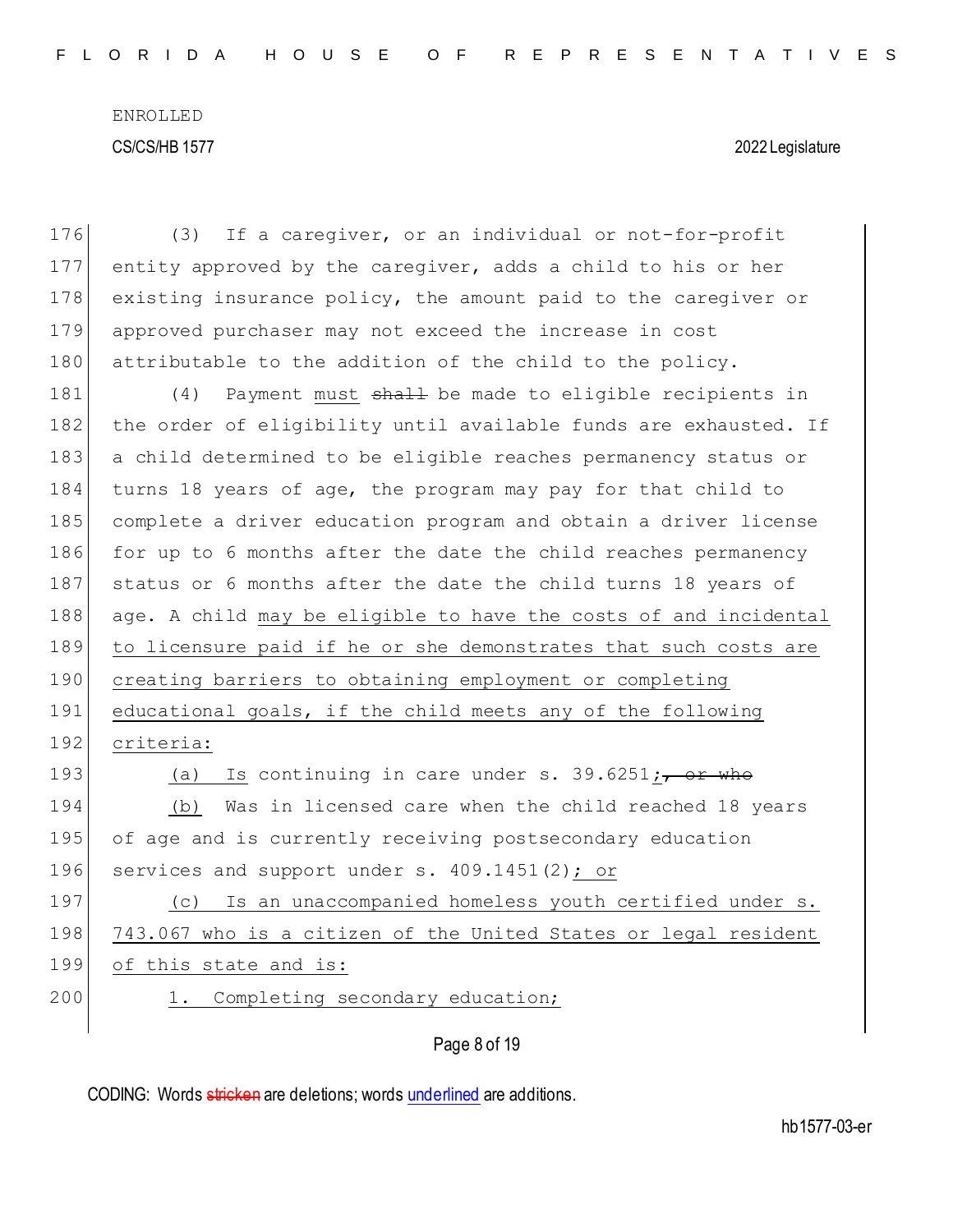| 201 | 2.<br>Employed at least part time;                              |
|-----|-----------------------------------------------------------------|
| 202 | Attending any postsecondary education program at least<br>3.    |
| 203 | part time; or                                                   |
| 204 | Has a disability that precludes full-time work or<br>4.         |
| 205 | education, may be eligible to have the costs of licensure and   |
| 206 | costs incidental to licensure paid if the child demonstrates    |
| 207 | that such costs are creating barriers for obtaining employment  |
| 208 | or completing educational goals.                                |
| 209 | The department shall contract with a not-for-profit<br>(5)      |
| 210 | entity whose mission is to support youth aging out of foster    |
| 211 | care to develop procedures for operating and administering the  |
| 212 | program, including, but not limited to:                         |
| 213 | Determining eligibility, including responsibilities<br>(a)      |
| 214 | for the child and caregivers.                                   |
| 215 | Developing application and payment forms.<br>(b)                |
| 216 | Notifying eligible children, caregivers, group homes,<br>(C)    |
| 217 | and residential programs, local educational agency liaisons for |
| 218 | homeless children and youth, and governmental or nonprofit      |
| 219 | agencies that provide services to homeless children or youth of |
| 220 | the program.                                                    |
| 221 | Providing technical assistance to lead agencies,<br>(d)         |
| 222 | providers, group homes, and residential programs to support     |
| 223 | removing obstacles that prevent children in foster care from    |
| 224 | driving.                                                        |
| 225 | Publicizing the program, engaging in outreach, and<br>(e)       |
|     | Page 9 of 19                                                    |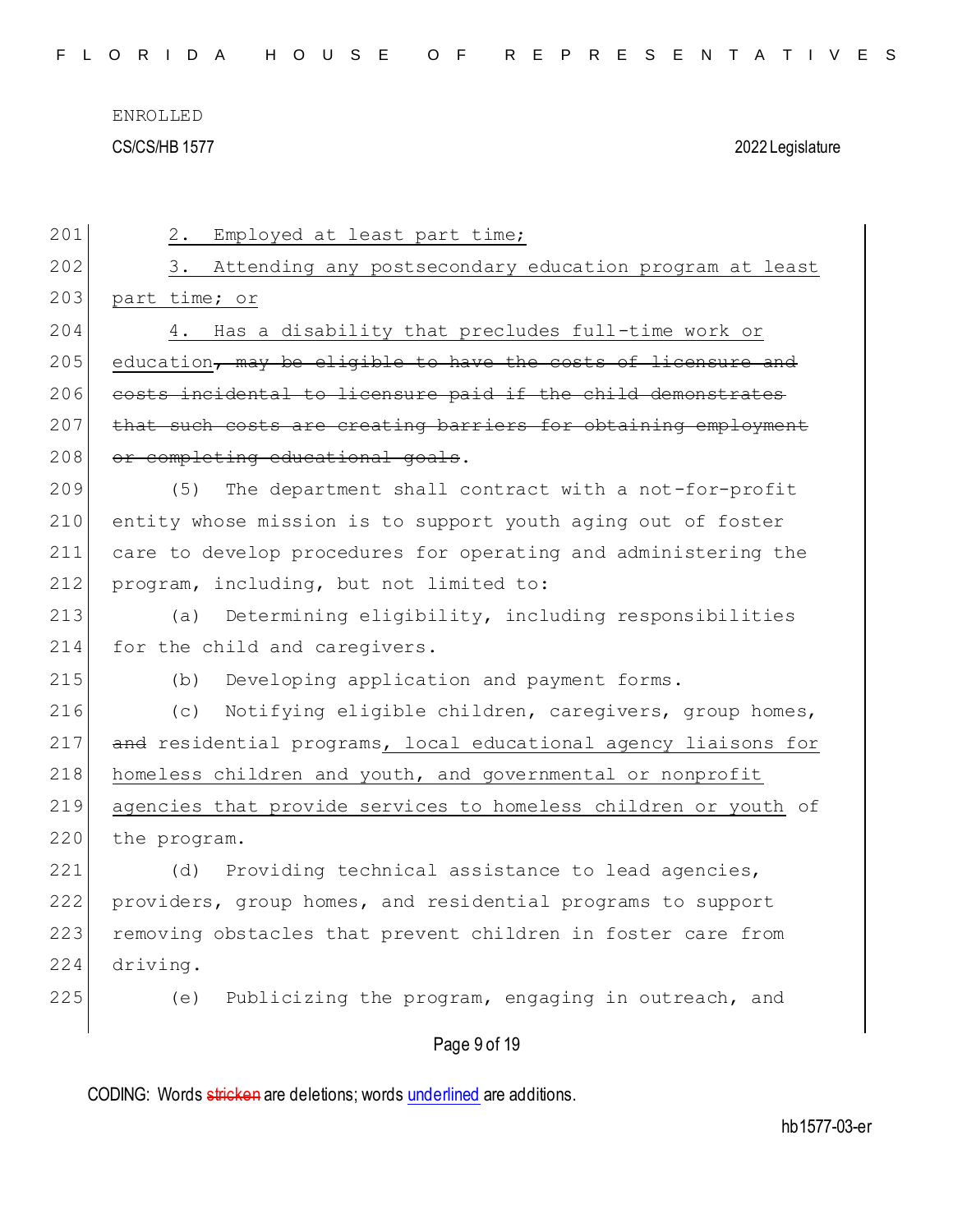F L O R I D A H O U S E O F R E P R E S E N T A T I V E S

ENROLLED CS/CS/HB 1577 2022 Legislature

226 providing incentives to youth participating in the program to 227 encourage the greatest number of eligible children to obtain 228 driver licenses. 229 Section 4. Section 743.067, Florida Statutes, is amended  $230$  to read: 231 743.067 Certified unaccompanied homeless youths.-232 (1) DEFINITION.—For purposes of this section, an 233 "unaccompanied homeless youth" is an individual who is 16 years 234 of age or older and is not in the physical custody of a parent 235 or guardian, including a youth who has run away from home, who 236 has been forced to leave his or her home, or whose parents have 237 left the area and left the youth behind. 238 (2) CERTIFICATION.—An unaccompanied homeless youth may 239 become certified if he or she is: 240 (a) Found by a school district's liaison for homeless 241 children and youths to be an unaccompanied homeless youth 242 eligible for services pursuant to the McKinney-Vento Homeless 243 Assistance Act, 42 U.S.C. ss. 11431-11435; or 244 (b) Believed to qualify as an unaccompanied homeless 245 youth, as that term is defined in the McKinney-Vento Homeless 246 Assistance Act, by: 247 1. The director of an emergency shelter program funded by 248 the United States Department of Housing and Urban Development, 249 or the director's designee; 250 2. The director of a runaway or homeless youth basic

Page 10 of 19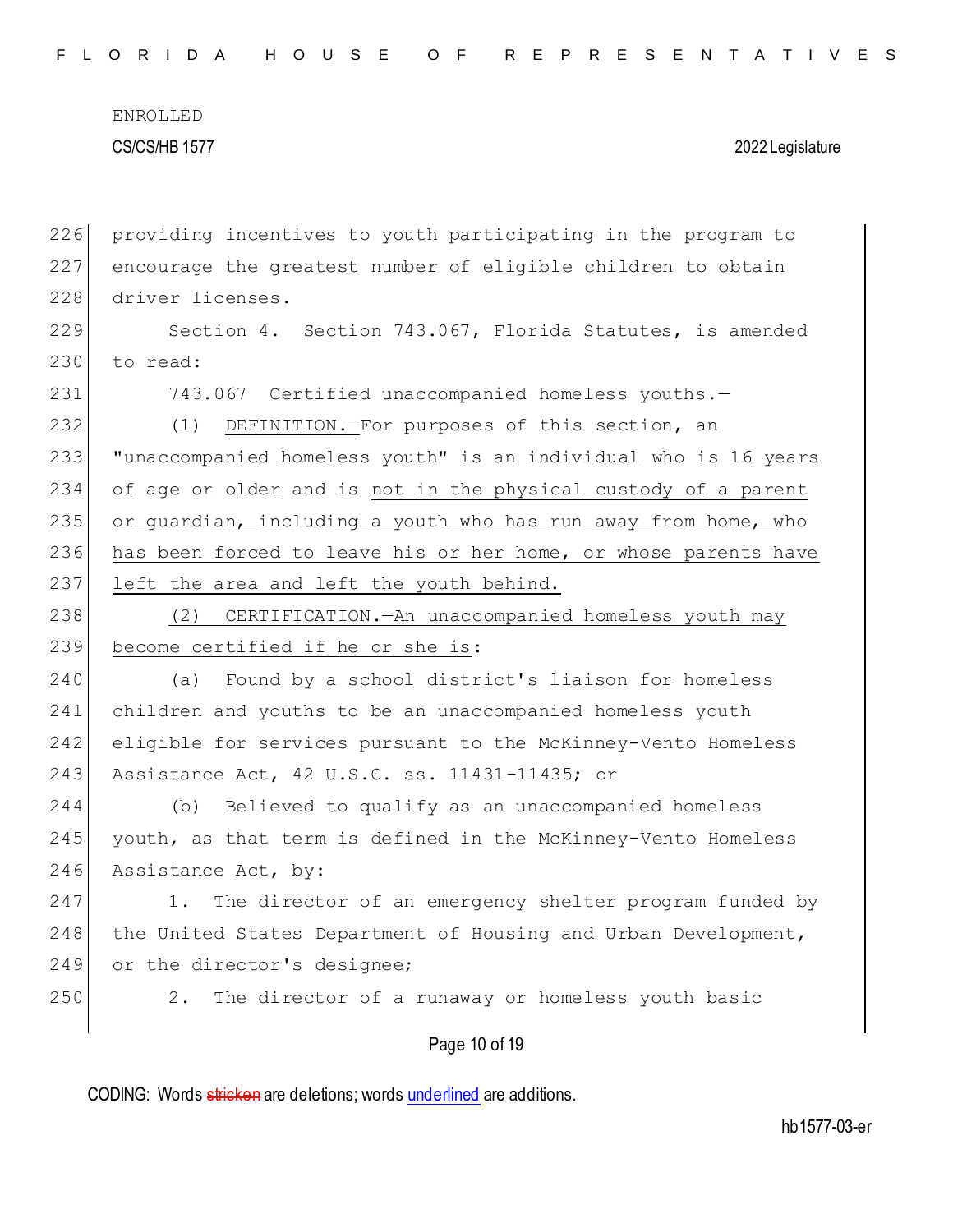| 251 | center or transitional living program funded by the United        |
|-----|-------------------------------------------------------------------|
| 252 | States Department of Health and Human Services, or the            |
| 253 | director's designee; or                                           |
| 254 | A continuum of care lead agency, or its designee.<br>3.           |
| 255 | $(3)$ $(2)$ PROOF OF CERTIFICATION. -                             |
| 256 | The State Office on Homelessness within the Department<br>(a)     |
| 257 | of Children and Families shall develop a standardized form that   |
| 258 | must be used by the entities specified in subsection (2) $(1)$ to |
| 259 | certify qualifying unaccompanied homeless youth. The front of     |
| 260 | the form must include the circumstances that qualify the youth;   |
| 261 | the date the youth was certified; and the name, title, and        |
| 262 | signature of the certifying individual. This section must be      |
| 263 | reproduced in its entirety on the back of the form.               |
| 264 | A certified unaccompanied homeless youth may use the<br>(b)       |
| 265 | completed form to:                                                |
| 266 | 1. Apply at no charge for an identification card issued by        |
|     |                                                                   |
| 267 | the Department of Highway Safety and Motor Vehicles pursuant to   |
| 268 | $s. 322.051(9)$ .                                                 |
| 269 | 2. Receive a certified copy of his or her birth                   |
| 270 | certificate at no charge under s. 382.0255.                       |
| 271 | A health care provider may accept the completed form<br>(C)       |
| 272 | or the card issued under s. 1001.42 written certificate as proof  |
| 273 | of the minor's status as a certified unaccompanied homeless       |
| 274 | youth and may keep a copy of the form or card eertificate in the  |
| 275 | youth's medical file.                                             |

Page 11 of 19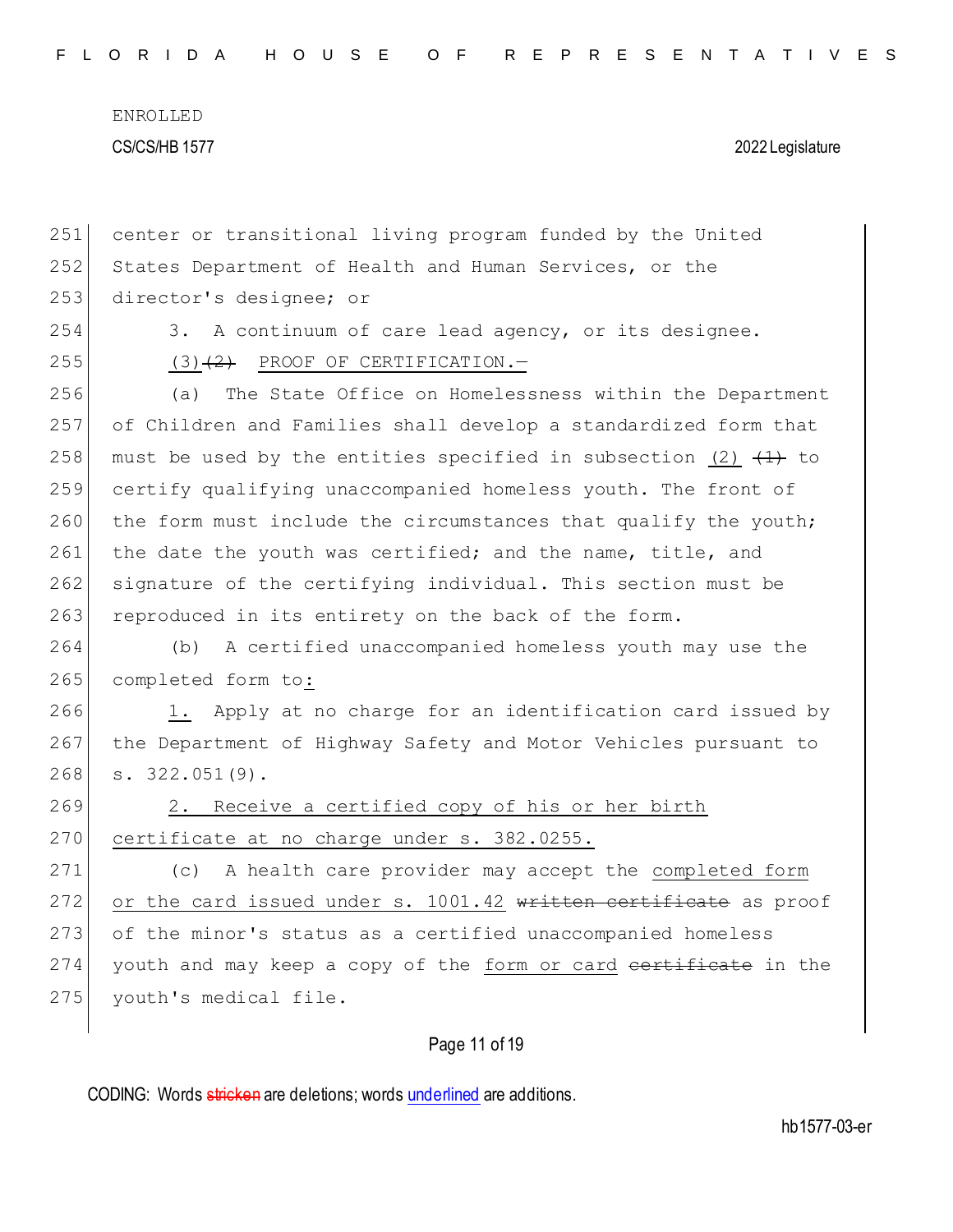| 276 | $(4)$ $(3)$ REMOVAL OF DISABILITIES OF NONAGE. A certified                 |
|-----|----------------------------------------------------------------------------|
| 277 | unaccompanied homeless youth may:                                          |
| 278 | (a) petition the circuit court to have the disabilities of                 |
| 279 | nonage removed under s. 743.015. The youth shall qualify as a              |
| 280 | person not required to prepay costs and fees as provided in s.             |
| 281 | 57.081. The court shall advance the cause on the calendar.                 |
| 282 | $(5)$ (b) MEDICAL AND OTHER CARE.-Notwithstanding s.                       |
| 283 | 394.4625(1), a certified unaccompanied homeless youth may                  |
| 284 | consent to medical care; $\tau$ dental care; $\tau$ behavioral health care |
| 285 | services, including psychological counseling and treatment,                |
| 286 | psychiatric treatment, and substance abuse prevention and                  |
| 287 | treatment services; $\tau$ and surgical diagnosis and treatment,           |
| 288 | including preventative care and care by a facility licensed                |
| 289 | under chapter 394, chapter 395, or chapter 397 and any forensic            |
| 290 | medical examination for the purpose of investigating any felony            |
| 291 | offense under chapter 784, chapter 787, chapter 794, chapter               |
| 292 | 800, or chapter 827, for:                                                  |
| 293 | (a) $\frac{1}{1}$ . Himself or herself; or                                 |
| 294 | (b) $2$ . His or her child, if the certified unaccompanied                 |
| 295 | homeless youth is unmarried, is the parent of the child, and has           |
| 296 | actual custody of the child.                                               |
| 297 | (6)(4) CONSTRUCTION.-This section does not affect the                      |
| 298 | requirements of s. 390.01114.                                              |
| 299 | Section 5. Present subsection (28) of section 1001.42,                     |
| 300 | Florida Statutes, is redesignated as subsection (29), and a new            |
|     | Page 12 of 19                                                              |
|     |                                                                            |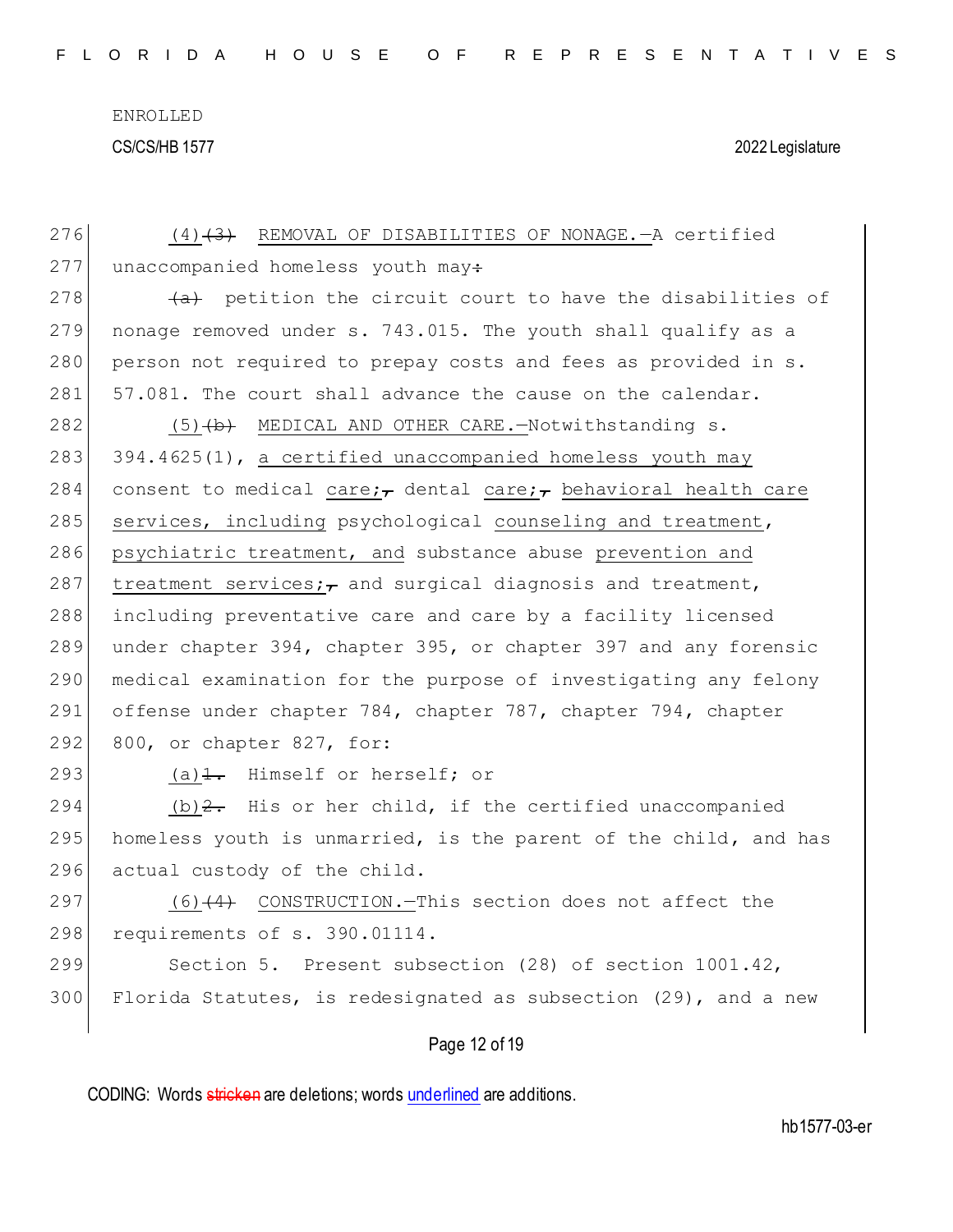| 301 | subsection (28) is added to that section, to read:              |
|-----|-----------------------------------------------------------------|
| 302 | 1001.42 Powers and duties of district school board. - The       |
| 303 | district school board, acting as a board, shall exercise all    |
| 304 | powers and perform all duties listed below:                     |
| 305 | UNACCOMPANIED HOMELESS YOUTH.-Provide to each student<br>(28)   |
| 306 | who is an unaccompanied homeless youth certified under s.       |
| 307 | 743.067 a card that includes information on the rights and      |
| 308 | benefits for such youth, as well as the contact information for |
| 309 | the school district's liaison for homeless children and youths. |
| 310 | The card must be similar in size to the student identification  |
| 311 | card issued to students in the district and include all of the  |
| 312 | following information:                                          |
| 313 | On the front of the card, the following information<br>(a)      |
| 314 | from the standardized form developed by the Department of       |
| 315 | Children and Families under s. 743.067(3):                      |
| 316 | The circumstances that qualify the youth.<br>1.                 |
| 317 | The date the youth was certified.<br>2.                         |
| 318 | The name, title, and signature of the certifying<br>3.          |
| 319 | individual.                                                     |
| 320 | On the back of the card, the following statement:<br>(b)        |
| 321 |                                                                 |
| 322 | Section 743.067, Florida Statutes, provides that this           |
| 323 | certified youth may consent to medical care; dental             |
| 324 | care; behavioral health care services, including                |
| 325 | psychological counseling and treatment, psychiatric             |
|     |                                                                 |

Page 13 of 19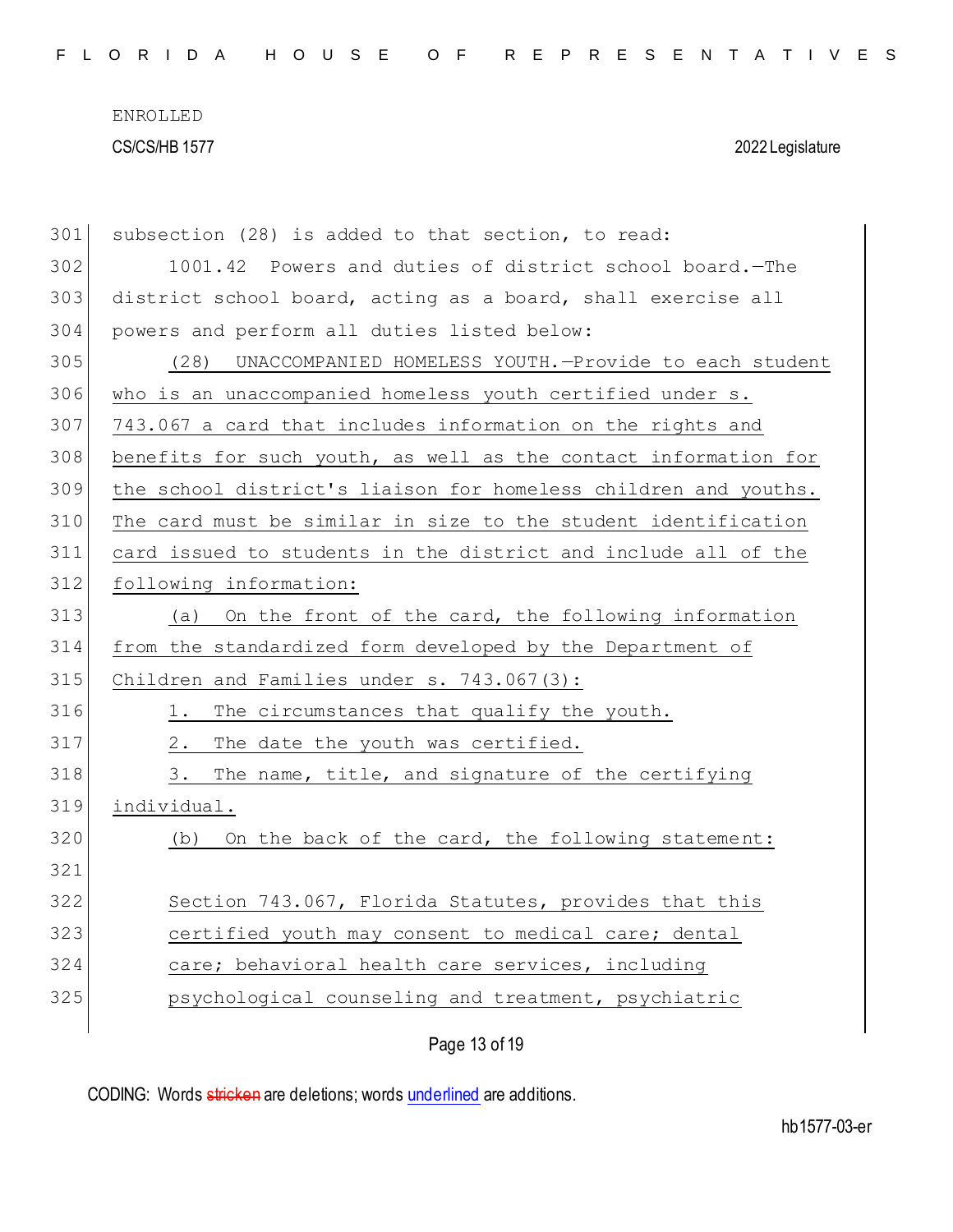| FLORIDA HOUSE OF REPRESENTATIVES |  |  |  |  |  |  |  |  |  |
|----------------------------------|--|--|--|--|--|--|--|--|--|
|----------------------------------|--|--|--|--|--|--|--|--|--|

| 326 | treatment, and substance abuse prevention and                   |
|-----|-----------------------------------------------------------------|
| 327 | treatment services; and surgical diagnosis and                  |
| 328 | treatment, including preventative care and care by a            |
| 329 | facility licensed under chapter 394, chapter 395, or            |
| 330 | chapter 397 and any forensic medical examination for            |
| 331 | the purpose of investigating any felony offense under           |
| 332 | chapter 784, chapter 787, chapter 794, chapter 800, or          |
| 333 | chapter 827, for himself or herself or his or her               |
| 334 | child, if the certified youth is unmarried, is the              |
| 335 | parent of the child, and has actual custody of the              |
| 336 | child.                                                          |
| 337 |                                                                 |
| 338 | Section 6. Subsection (12) of section 1003.01, Florida          |
| 339 | Statutes, is amended, and subsection (17) is added to that      |
| 340 | section, to read:                                               |
| 341 | 1003.01 Definitions. - As used in this chapter, the term:       |
| 342 | (12) "Children and youths who are experiencing                  |
| 343 | homelessness," for programs authorized under subtitle B,        |
| 344 | Education for Homeless Children and Youths, of Title VII of the |
| 345 | McKinney-Vento Homeless Assistance Act, 42 U.S.C. ss. 11431 et  |
| 346 | seq., means children and youths who lack a fixed, regular, and  |
| 347 | adequate nighttime residence, and includes:                     |
| 348 | Children and youths who are sharing the housing of<br>(a)       |
| 349 | other persons due to loss of housing, economic hardship, or a   |
| 350 | similar reason; are living in motels, hotels, travel trailer    |
|     | Page 14 of 19                                                   |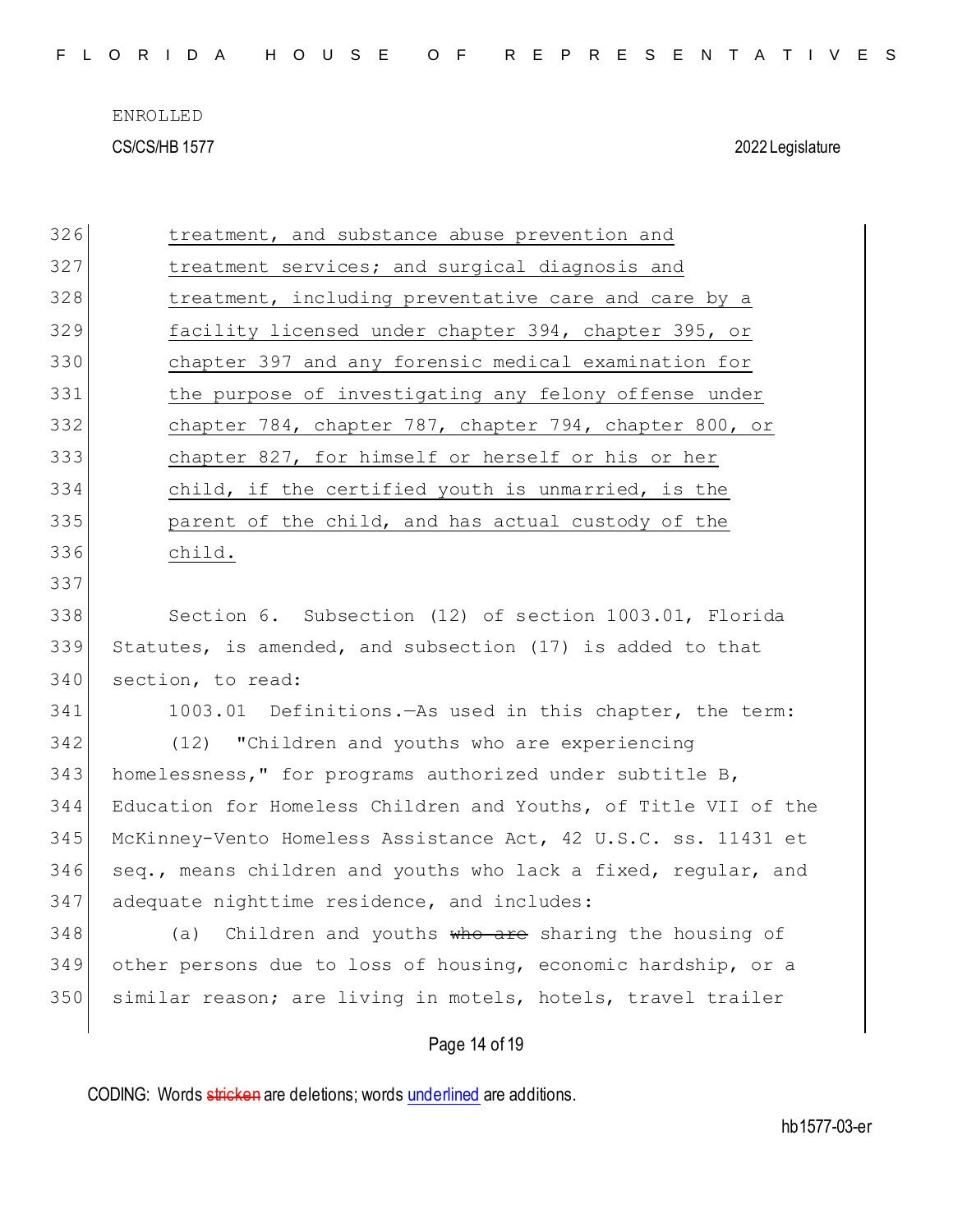| 351 | parks, or camping grounds due to the lack of alternative         |
|-----|------------------------------------------------------------------|
| 352 | adequate accommodations; are living in emergency or transitional |
| 353 | shelters; or are abandoned in hospitals; or are awaiting foster  |
| 354 | care placement.                                                  |
| 355 | Children and youths who have a primary nighttime<br>(b)          |
| 356 | residence that is a public or private place not designed for or  |
| 357 | ordinarily used as a regular sleeping accommodation for human    |
| 358 | beings.                                                          |
| 359 | Children and youths who are living in cars, parks,<br>(C)        |
| 360 | public spaces, abandoned buildings, bus or train stations, or    |
| 361 | similar settings.                                                |
| 362 | Migratory children who are living in circumstances<br>(d)        |
| 363 | described in paragraphs $(a) - (c)$ .                            |
| 364 | "Certified unaccompanied homeless youth" means a<br>(17)         |
| 365 | youth certified as an unaccompanied homeless youth pursuant to   |
| 366 | s. 743.067.                                                      |
| 367 | Section 7. Paragraph (f) of subsection (1) of section            |
| 368 | 1009.25, Florida Statutes, is amended to read:                   |
| 369 | 1009.25 Fee exemptions.-                                         |
| 370 | The following students are exempt from the payment of<br>(1)     |
| 371 | tuition and fees, including lab fees, at a school district that  |
| 372 | provides workforce education programs, Florida College System    |
| 373 | institution, or state university:                                |
| 374 | A student who meets the definition of homeless<br>(f)            |
| 375 | children and youths in s. 725 of the McKinney-Vento Homeless     |
|     |                                                                  |

Page 15 of 19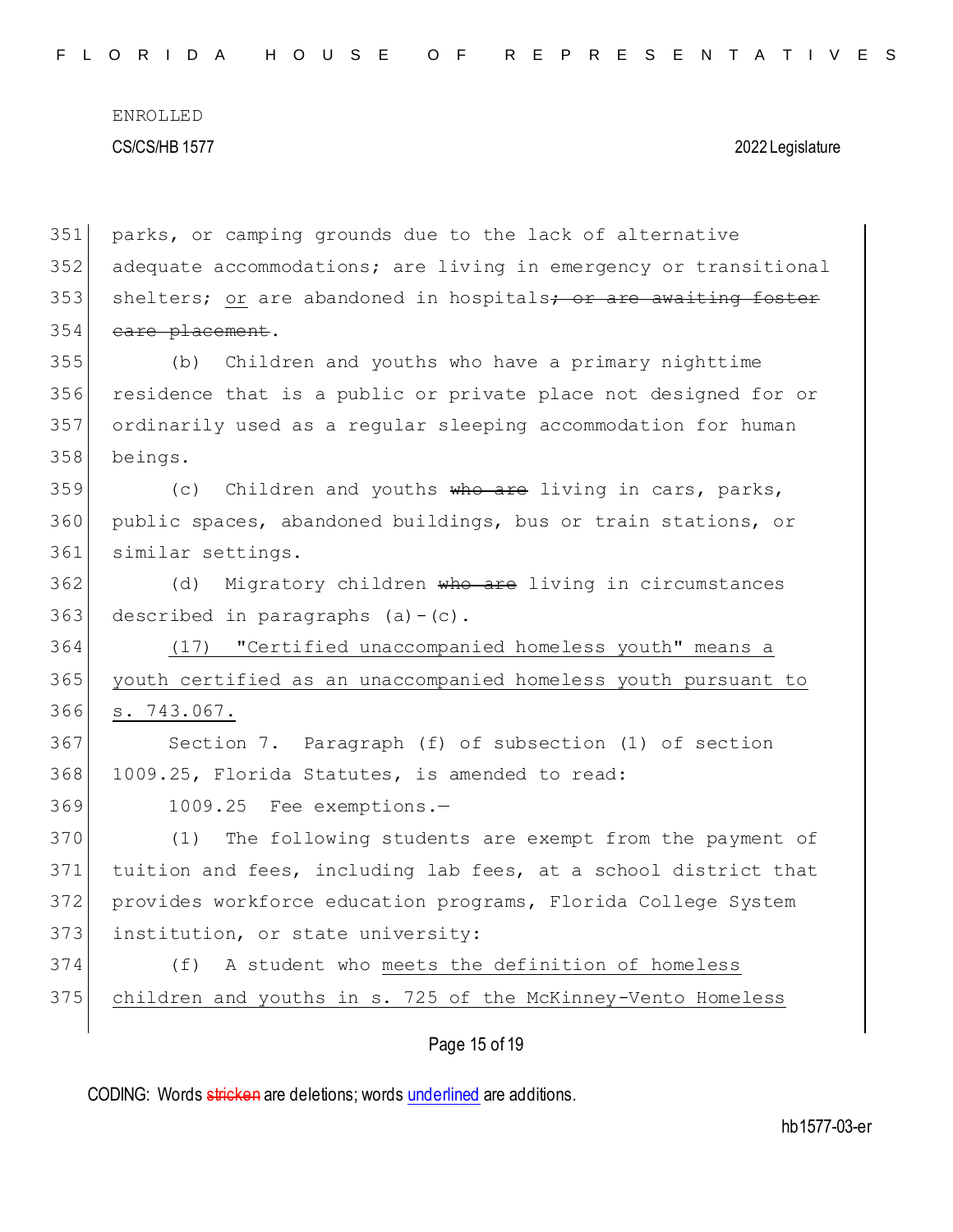| 376 | Assistance Act, 42 U.S.C. s. 11434a (2) lacks a fixed, regular,  |
|-----|------------------------------------------------------------------|
| 377 | and adequate nighttime residence or whose primary nighttime      |
| 378 | residence is a public or private shelter designed to provide     |
| 379 | temporary residence, a public or private transitional living     |
| 380 | program, or a public or private place not designed for, or       |
| 381 | ordinarily used as, a regular sleeping accommodation for human   |
| 382 | beings. This includes a student who would otherwise meet the     |
| 383 | requirements of this paragraph, as determined by a college or    |
| 384 | university, but for his or her residence in college or           |
| 385 | university dormitory housing. The State Board of Education may   |
| 386 | adopt rules and the Board of Governors may adopt regulations     |
| 387 | regarding documentation and procedures to implement this         |
| 388 | paragraph. Such rules and regulations must consider              |
|     |                                                                  |
| 389 | documentation of a student's circumstance to be adequate if such |
| 390 | documentation meets the standards under 20 U.S.C. s. 1087uu-     |
| 391 | 2(a). Any student who is determined to be a homeless child or    |
| 392 | youth for a preceding award year is presumed to be a homeless    |
| 393 | child or youth for each subsequent year unless the student       |
| 394 | informs the institution that the student's circumstances have    |
| 395 | changed or the institution has specific conflicting information  |
| 396 | about the student's independence, and has informed the student   |
| 397 | of this information.                                             |
| 398 | Section 8. (1) The Office of Program Policy Analysis and         |
| 399 | Government Accountability (OPPAGA) shall conduct a study to      |
| 400 | evaluate the effectiveness of campus liaisons provided pursuant  |

Page 16 of 19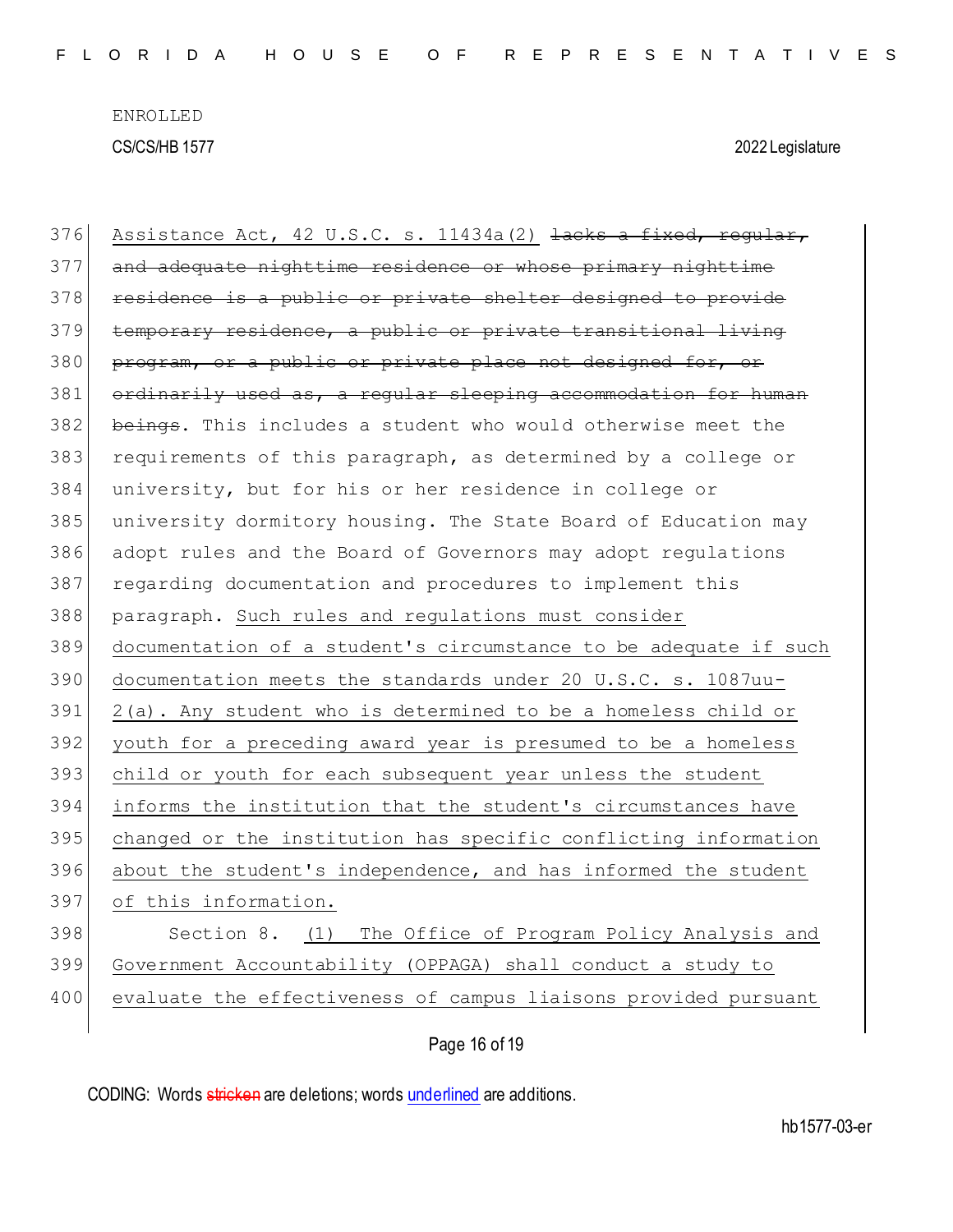| 401 | to s. 409.1452, Florida Statutes, and of local school districts' |
|-----|------------------------------------------------------------------|
| 402 | delivery of benefits and services required under the McKinney-   |
| 403 | Vento Homeless Assistance Act, 42 U.S.C. ss. 11431-11435. The    |
| 404 | study's scope must include, but need not be limited to:          |
| 405 | (a) Current use of liaisons by all colleges and                  |
| 406 | universities, the number of children and young adults served by  |
| 407 | such liaisons, the type and prevalence of the services requested |
| 408 | by such children and young adults, and the experiences of the    |
| 409 | students served by the liaisons.                                 |
| 410 | Local school districts' delivery of benefits and<br>(b)          |
| 411 | services to unaccompanied homeless youth eligible for services   |
| 412 | under s. 743.067, Florida Statutes, and the McKinney-Vento       |
| 413 | Homeless Assistance Act and school districts' adherence to       |
| 414 | provisions of the act, such as the:                              |
| 415 | 1. Ability for an unaccompanied homeless youth to remain         |
| 416 | in his or her school of origin for the duration of the period    |
| 417 | the youth is experiencing homelessness and until the end of an   |
| 418 | academic year in which the youth obtains permanent housing, if   |
| 419 | remaining in the school of origin is determined to be in the     |
| 420 | youth's best interest.                                           |
| 421 | 2. Extent to which school district liaisons make best            |
| 422 | interest determinations by considering specific student-centered |
| 423 | factors when determining the best school for an unaccompanied    |
| 424 | homeless youth.                                                  |
| 425 | Ability of unaccompanied homeless youth to receive<br>3.         |
|     | Page 17 of 19                                                    |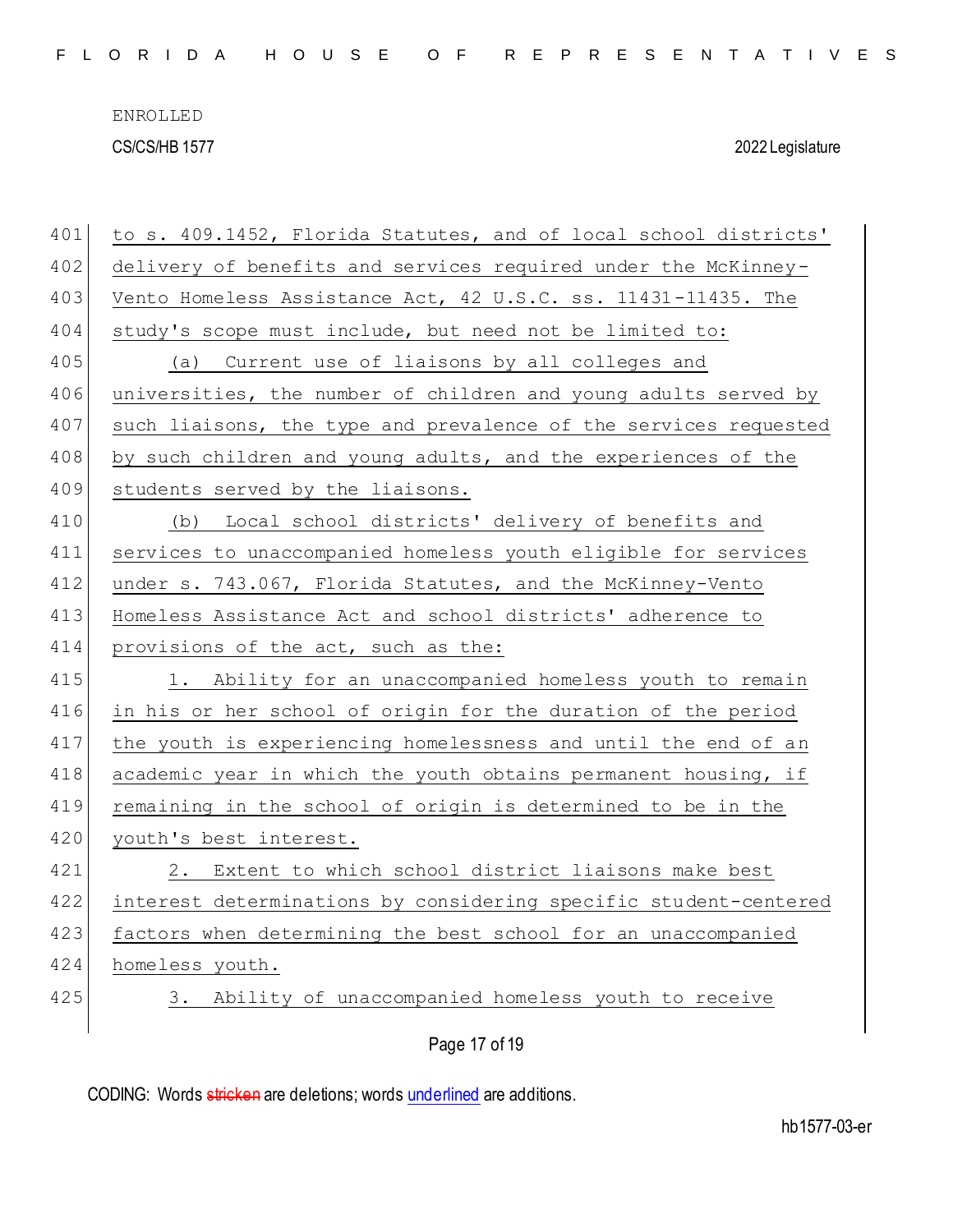| 426 | transportation to the school of origin from the applicable          |
|-----|---------------------------------------------------------------------|
| 427 | school district.                                                    |
| 428 | 4. Prompt enrollment of an unaccompanied homeless youth in          |
| 429 | a school or classes while the school of origin arranges for the     |
| 430 | transfer of school and immunization records and other required      |
| 431 | enrollment documents to ensure compliance with s. $1003.21(1)$ (f), |
| 432 | Florida Statutes.                                                   |
| 433 | 5. Ability of an unaccompanied homeless youth to                    |
| 434 | participate in all available education programs and                 |
| 435 | extracurricular activities and receive any school services for      |
| 436 | which the youth meets all relevant eligibility criteria.            |
| 437 | The study must include recommendations for any changes<br>(2)       |
| 438 | needed to:                                                          |
| 439 | Ensure all eligible children and young adults who seek<br>(a)       |
| 440 | such support receive services.                                      |
| 441 | Improve the outcomes of children and young adults who<br>(b)        |
| 442 | receive services and benefits from campus liaisons or under the     |
| 443 | McKinney-Vento Homeless Assistance Act.                             |
| 444 | (c) Ensure campus liaisons in local school districts and            |
| 445 | postsecondary institutions are qualified to provide adequate        |
| 446 | information and support and are knowledgeable about the relevant    |
| 447 | programs and benefits that may be accessed by the children and      |
| 448 | young adults they serve.                                            |
|     |                                                                     |
| 449 | (3) In conducting the study, OPPAGA shall consult with the          |
| 450 | Department of Children and Families, the Board of Governors of      |

Page 18 of 19